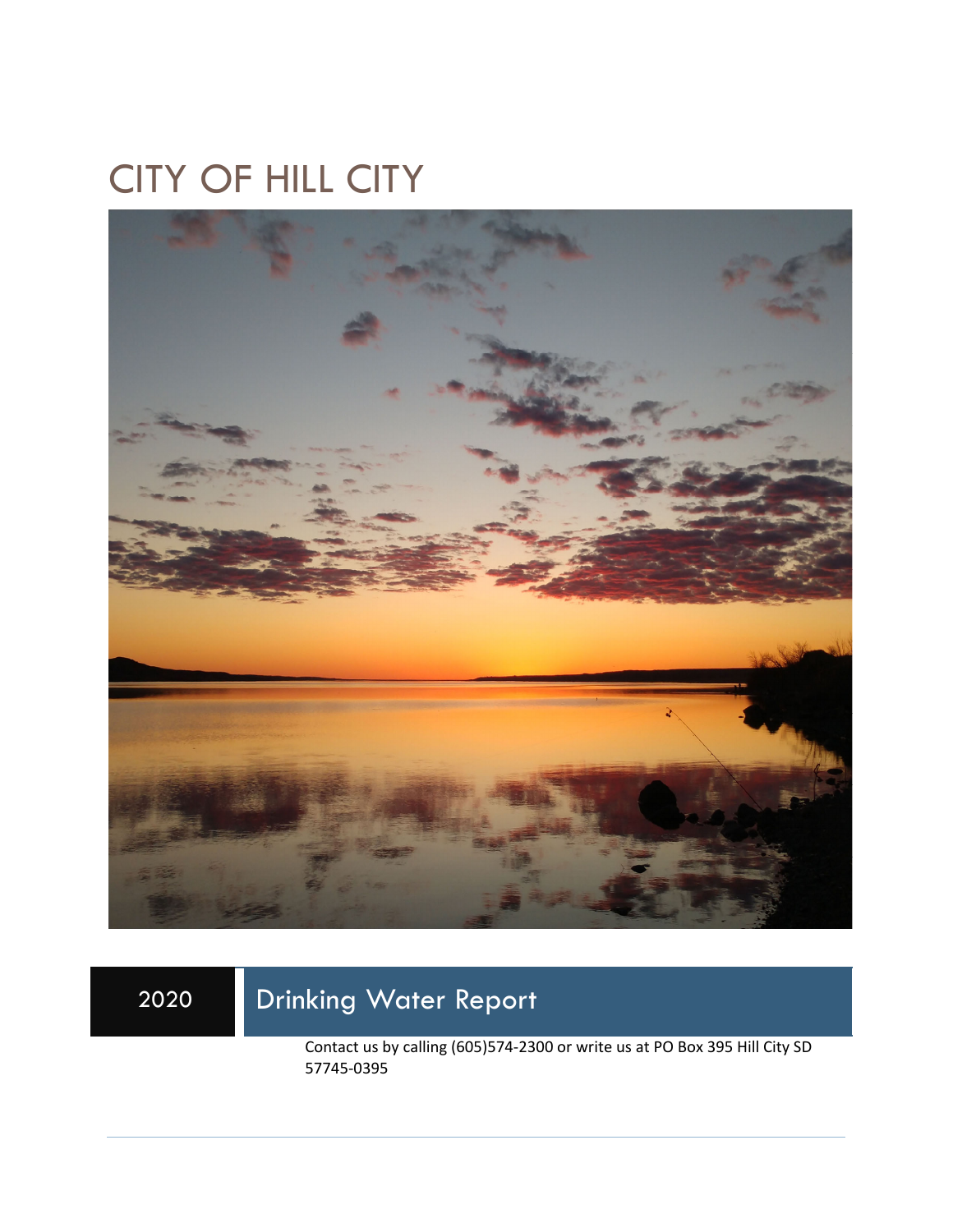# City of Hill City

#### **DRINKING WATER REPORT**

### WATER QUALITY

Last year, the City of Hill City monitored your drinking water for possible contaminants. This report is a snapshot of the quality of the water that we provided last year. Included are details about where your water comes from, what it contains, and how it compares to Environmental Protection Agency (EPA) and state standards. We are committed to providing you with information because informed customers are our best allies.

#### **Water Source**

We serve more than 950 customers an average of 177,000 gallons of water per day. Our water is groundwater that we produce from local wells. The state has performed an assessment of our source water and they have determined that the relative susceptibility rating for the Hill City public water supply system is medium.

**For more information about your water and information on opportunities to participate in public meetings, call (605)574-2300 and ask for Brett McMacken.** 

#### **Additional Information**

The sources of drinking water (both tap water and bottled water) include rivers, lakes, streams, ponds, reservoirs, springs, and wells. As water travels over the surface of the land or through the ground, it dissolves naturally-occurring minerals, and can pick up substances resulting from the presence of animals or from human activity.

Contaminants that may be present in source water include:

- *Microbial contaminants*, such as viruses and bacteria, which may come from sewage treatment plants, septic systems, agricultural livestock operations, and wildlife.
- *Inorganic contaminants*, such as salts and metals, which can be naturally-occurring or result from urban stormwater runoff, industrial or domestic wastewater discharges, oil and gas production, mining, or farming.
- *Pesticides and herbicides,* which may come from a variety of sources such as agriculture, urban stormwater runoff, and residential uses.
- *Organic chemical contaminants*, including synthetic and volatile organic chemicals, which are byproducts of industrial processes and petroleum production, and can also come from gas stations, urban stormwater runoff, and septic systems.
- *Radioactive contaminants*, which can be naturally-occurring or be the result of oil and gas production and mining activities.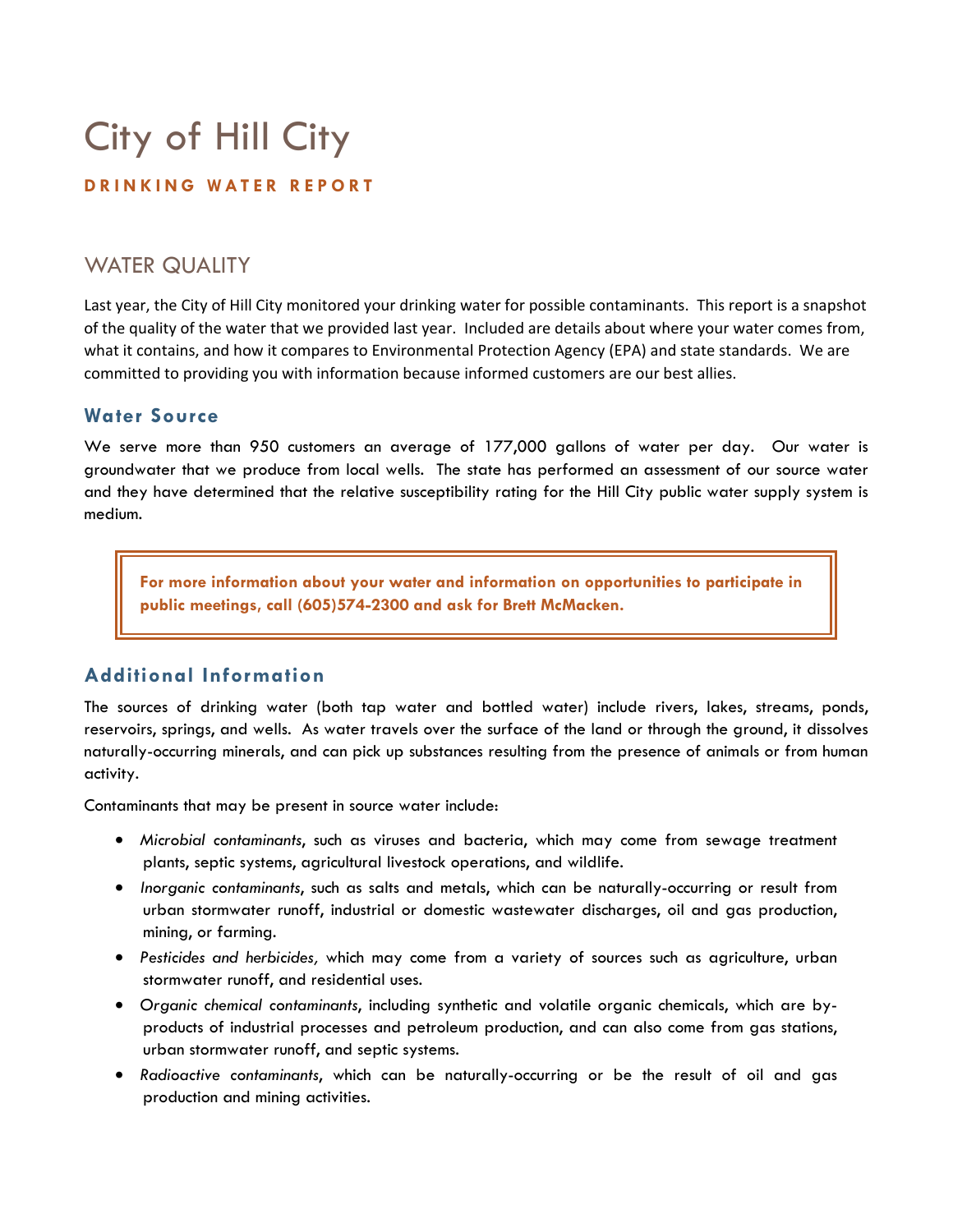In order to ensure that tap water is safe to drink, EPA prescribes regulations which limit the amount of certain contaminants in water provided by public water systems. FDA regulations establish limits for contaminants in bottled water which must provide the same protection for public health.

Drinking water, including bottled water, may reasonably be expected to contain at least small amounts of some contaminants. The presence of contaminants does not necessarily indicate that water poses a health risk. More information about contaminants and potential health effects can be obtained by calling the Environmental Protection Agency's Safe Drinking Water Hotline (800-426-4791).

Some people may be more vulnerable to contaminants in drinking water than the general population. Immunocompromised persons such as persons with cancer undergoing chemotherapy, persons who have undergone organ transplants, people with HIV/AIDS or other immune system disorders, some elderly, and infants can be particularly at risk from infections. These people should seek advice about drinking water from their health care providers. EPA/CDC guidelines on appropriate means to lessen the risk of infection by *Cryptosporidium* and other microbial contaminants can be obtained by calling the Environment Protection Agency's Safe Drinking Water Hotline (800-426-4791).

If present, elevated levels of lead can cause serious health problems, especially for pregnant women and young children. Lead in drinking water is primarily from materials and components associated with service lines and home plumbing. The City of Hill City public water supply system is responsible for providing high quality drinking water, but cannot control the variety of materials used in plumbing components. When your water has been sitting for several hours, you can minimize the potential for lead exposure by flushing your tap for 30 seconds to 2 minutes before using water for drinking or cooking. If you are concerned about lead in your water, you may wish to have your water tested. Information on lead in drinking water, testing methods, and steps you can take to minimize exposure is available from the Safe Drinking Water Hotline or at *http://www.epa.gov/safewater/lead*.

#### **Detected Contaminants**

The attached table lists all the drinking water contaminants that we detected during the 2020 calendar year. The presence of these contaminants in the water does not necessarily indicate that the water poses a health risk. Unless otherwise noted, the data presented in this table is from testing done January 1 – December 31, 2020 The state requires us to monitor for certain contaminants less than once per year because the concentrations of these contaminants are not expected to vary significantly from year to year. Some of the data, though representative of the water quality, is more than one year old.

While your drinking water meets EPA's standard for arsenic, it does contain low levels of arsenic. EPA's standard balances the current understanding of arsenic's possible health effects against the costs of removing arsenic from drinking water. EPA continues to research the health effects of low levels of arsenic, which is a mineral known to cause cancer in humans at high concentrations and is linked to other health effects such as skin damage and circulatory problems.